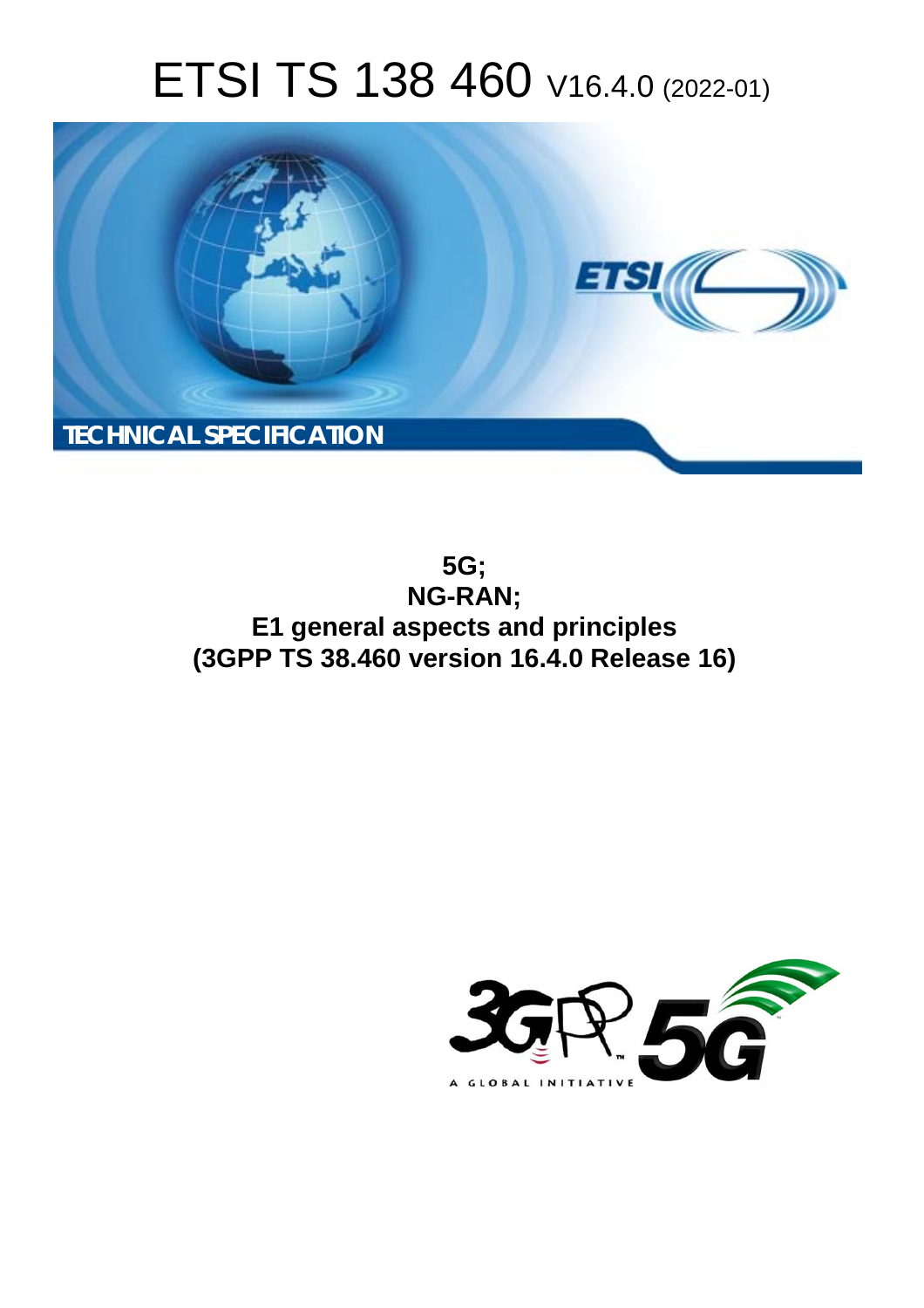Reference RTS/TSGR-0338460vg40

Keywords

 $\overline{5G}$ 

#### *ETSI*

650 Route des Lucioles F-06921 Sophia Antipolis Cedex - FRANCE

Tel.: +33 4 92 94 42 00 Fax: +33 4 93 65 47 16

Siret N° 348 623 562 00017 - APE 7112B Association à but non lucratif enregistrée à la Sous-Préfecture de Grasse (06) N° w061004871

#### *Important notice*

The present document can be downloaded from: <http://www.etsi.org/standards-search>

The present document may be made available in electronic versions and/or in print. The content of any electronic and/or print versions of the present document shall not be modified without the prior written authorization of ETSI. In case of any existing or perceived difference in contents between such versions and/or in print, the prevailing version of an ETSI deliverable is the one made publicly available in PDF format at [www.etsi.org/deliver](http://www.etsi.org/deliver).

Users of the present document should be aware that the document may be subject to revision or change of status. Information on the current status of this and other ETSI documents is available at <https://portal.etsi.org/TB/ETSIDeliverableStatus.aspx>

If you find errors in the present document, please send your comment to one of the following services: <https://portal.etsi.org/People/CommiteeSupportStaff.aspx>

#### *Notice of disclaimer & limitation of liability*

The information provided in the present deliverable is directed solely to professionals who have the appropriate degree of experience to understand and interpret its content in accordance with generally accepted engineering or other professional standard and applicable regulations.

No recommendation as to products and services or vendors is made or should be implied.

No representation or warranty is made that this deliverable is technically accurate or sufficient or conforms to any law and/or governmental rule and/or regulation and further, no representation or warranty is made of merchantability or fitness for any particular purpose or against infringement of intellectual property rights.

In no event shall ETSI be held liable for loss of profits or any other incidental or consequential damages.

Any software contained in this deliverable is provided "AS IS" with no warranties, express or implied, including but not limited to, the warranties of merchantability, fitness for a particular purpose and non-infringement of intellectual property rights and ETSI shall not be held liable in any event for any damages whatsoever (including, without limitation, damages for loss of profits, business interruption, loss of information, or any other pecuniary loss) arising out of or related to the use of or inability to use the software.

#### *Copyright Notification*

No part may be reproduced or utilized in any form or by any means, electronic or mechanical, including photocopying and microfilm except as authorized by written permission of ETSI. The content of the PDF version shall not be modified without the written authorization of ETSI.

The copyright and the foregoing restriction extend to reproduction in all media.

© ETSI 2022. All rights reserved.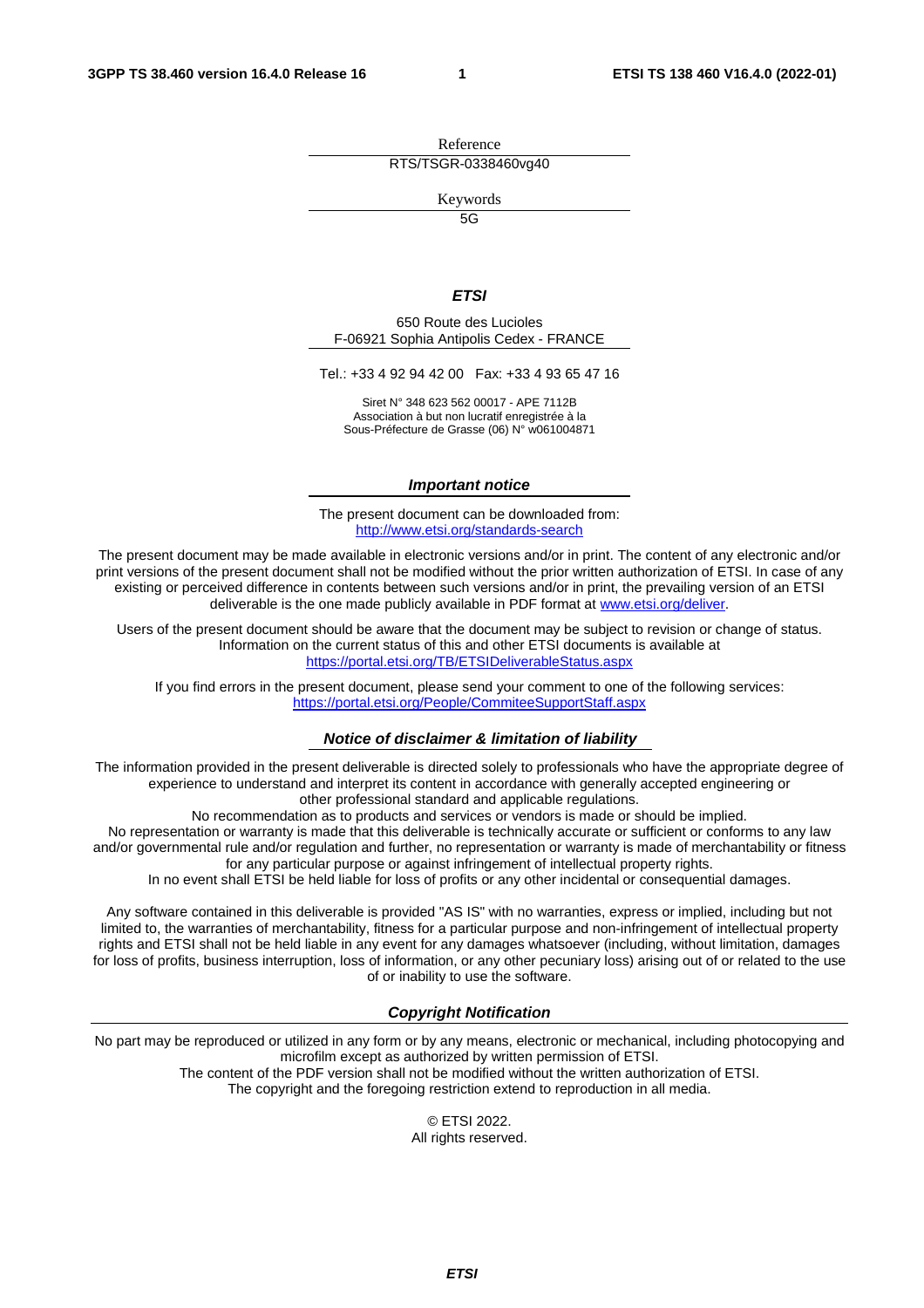### Intellectual Property Rights

#### Essential patents

IPRs essential or potentially essential to normative deliverables may have been declared to ETSI. The declarations pertaining to these essential IPRs, if any, are publicly available for **ETSI members and non-members**, and can be found in ETSI SR 000 314: *"Intellectual Property Rights (IPRs); Essential, or potentially Essential, IPRs notified to ETSI in respect of ETSI standards"*, which is available from the ETSI Secretariat. Latest updates are available on the ETSI Web server ([https://ipr.etsi.org/\)](https://ipr.etsi.org/).

Pursuant to the ETSI Directives including the ETSI IPR Policy, no investigation regarding the essentiality of IPRs, including IPR searches, has been carried out by ETSI. No guarantee can be given as to the existence of other IPRs not referenced in ETSI SR 000 314 (or the updates on the ETSI Web server) which are, or may be, or may become, essential to the present document.

#### **Trademarks**

The present document may include trademarks and/or tradenames which are asserted and/or registered by their owners. ETSI claims no ownership of these except for any which are indicated as being the property of ETSI, and conveys no right to use or reproduce any trademark and/or tradename. Mention of those trademarks in the present document does not constitute an endorsement by ETSI of products, services or organizations associated with those trademarks.

**DECT™**, **PLUGTESTS™**, **UMTS™** and the ETSI logo are trademarks of ETSI registered for the benefit of its Members. **3GPP™** and **LTE™** are trademarks of ETSI registered for the benefit of its Members and of the 3GPP Organizational Partners. **oneM2M™** logo is a trademark of ETSI registered for the benefit of its Members and of the oneM2M Partners. **GSM**® and the GSM logo are trademarks registered and owned by the GSM Association.

### Legal Notice

This Technical Specification (TS) has been produced by ETSI 3rd Generation Partnership Project (3GPP).

The present document may refer to technical specifications or reports using their 3GPP identities. These shall be interpreted as being references to the corresponding ETSI deliverables.

The cross reference between 3GPP and ETSI identities can be found under<http://webapp.etsi.org/key/queryform.asp>.

### Modal verbs terminology

In the present document "**shall**", "**shall not**", "**should**", "**should not**", "**may**", "**need not**", "**will**", "**will not**", "**can**" and "**cannot**" are to be interpreted as described in clause 3.2 of the [ETSI Drafting Rules](https://portal.etsi.org/Services/editHelp!/Howtostart/ETSIDraftingRules.aspx) (Verbal forms for the expression of provisions).

"**must**" and "**must not**" are **NOT** allowed in ETSI deliverables except when used in direct citation.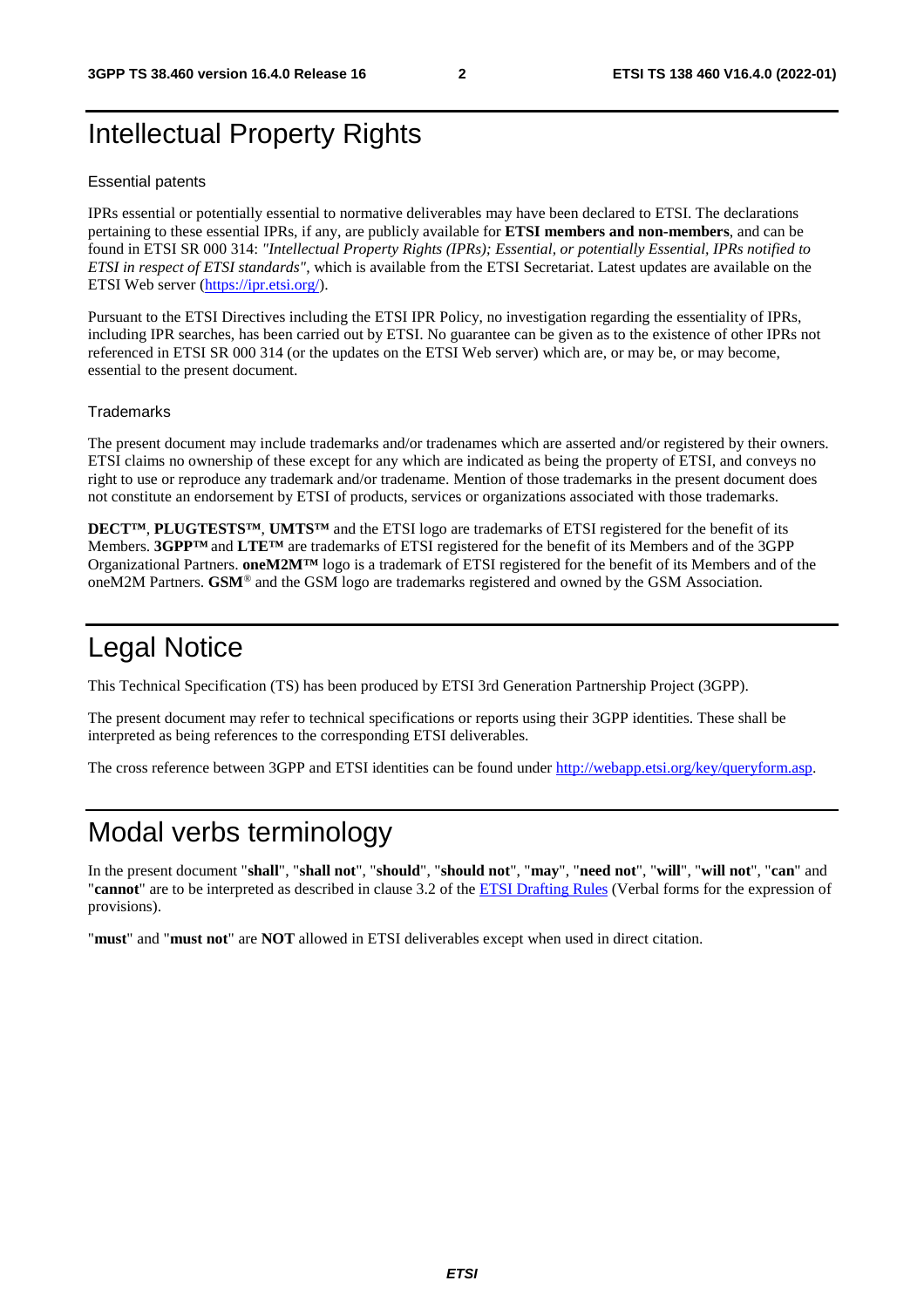$\mathbf{3}$ 

# Contents

| 1                                           |                               |  |  |  |  |  |  |
|---------------------------------------------|-------------------------------|--|--|--|--|--|--|
| 2                                           |                               |  |  |  |  |  |  |
| 3<br>3.1<br>3.3                             |                               |  |  |  |  |  |  |
| 4<br>4.1<br>4.2                             |                               |  |  |  |  |  |  |
| 5<br>5.1<br>5.1.1<br>5.1.2                  |                               |  |  |  |  |  |  |
| 5.1.3<br>5.1.4<br>5.1.5<br>5.1.6<br>5.2     |                               |  |  |  |  |  |  |
| 6<br>6.1<br>6.2<br>6.3<br>6.4<br>6.5<br>6.6 |                               |  |  |  |  |  |  |
| 7                                           |                               |  |  |  |  |  |  |
| 8<br>8.1<br>8.2<br>8.3                      |                               |  |  |  |  |  |  |
|                                             | <b>Annex A (informative):</b> |  |  |  |  |  |  |
|                                             |                               |  |  |  |  |  |  |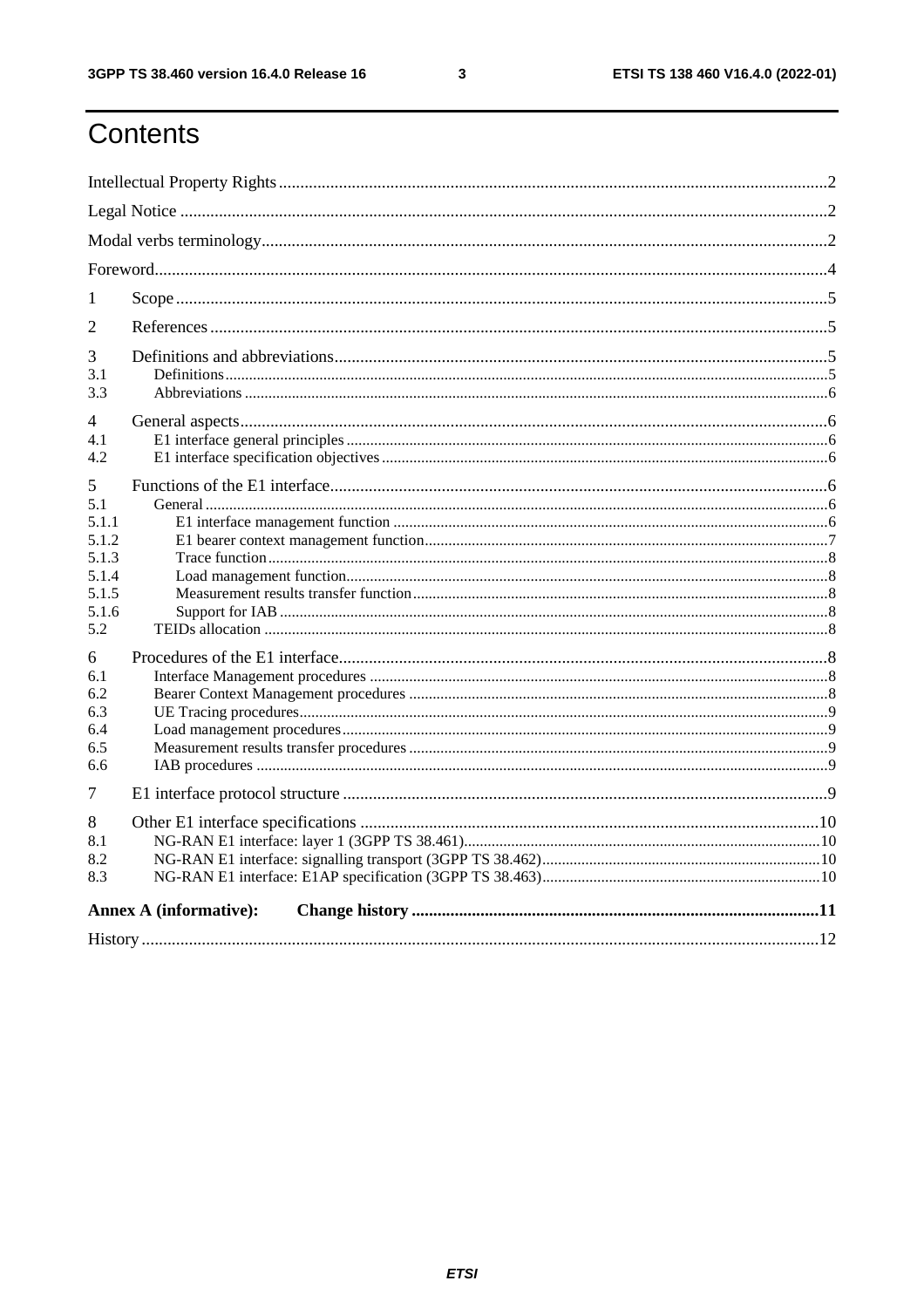# Foreword

This Technical Specification has been produced by the 3rd Generation Partnership Project (3GPP).

The contents of the present document are subject to continuing work within the TSG and may change following formal TSG approval. Should the TSG modify the contents of the present document, it will be re-released by the TSG with an identifying change of release date and an increase in version number as follows:

Version x.y.z

where:

- x the first digit:
	- 1 presented to TSG for information;
	- 2 presented to TSG for approval;
	- 3 or greater indicates TSG approved document under change control.
- y the second digit is incremented for all changes of substance, i.e. technical enhancements, corrections, updates, etc.
- z the third digit is incremented when editorial only changes have been incorporated in the document.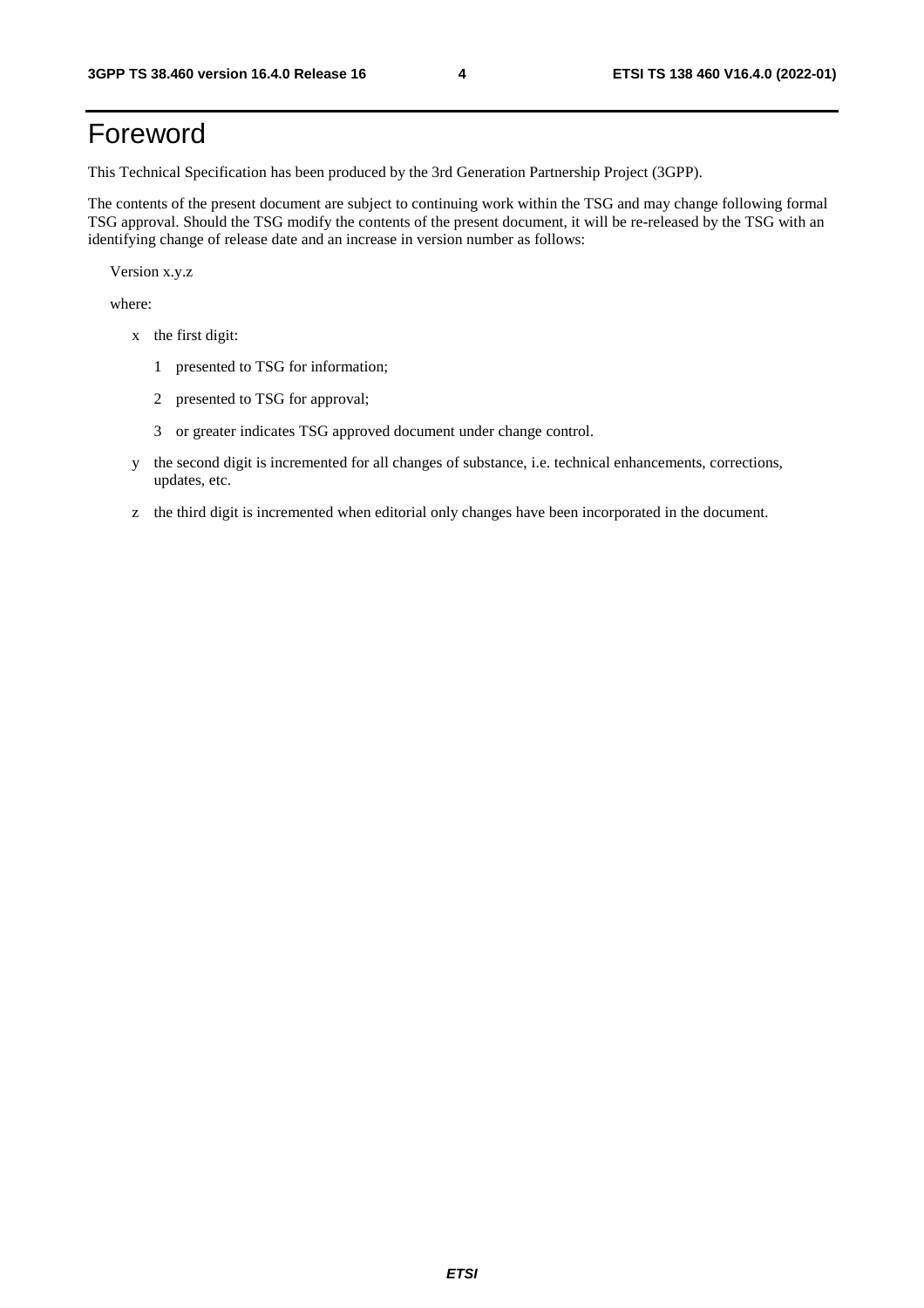### 1 Scope

The present document is an introduction to the 3GPP TS 38.46x series of technical specifications that define the E1 interface. The E1 interface provides means for interconnecting a gNB-CU-CP and a gNB-CU-UP of a gNB-CU within an NG-RAN, or for interconnecting a gNB-CU-CP and a gNB-CU-UP of an en-gNB within an E-UTRAN.

### 2 References

The following documents contain provisions which, through reference in this text, constitute provisions of the present document.

- References are either specific (identified by date of publication, edition number, version number, etc.) or non-specific.
- For a specific reference, subsequent revisions do not apply.
- For a non-specific reference, the latest version applies. In the case of a reference to a 3GPP document (including a GSM document), a non-specific reference implicitly refers to the latest version of that document *in the same Release as the present document*.
- [1] 3GPP TR 21.905: "Vocabulary for 3GPP Specifications".
- [2] 3GPP TS 38.401: "NG-RAN; Architecture Description".
- [3] 3GPP TS 38.461: "NG-RAN; E1 layer 1".
- [4] 3GPP TS 38.462: "NG-RAN; E1 signalling transport".
- [5] 3GPP TS 38.463: "NG-RAN; E1 Application Protocol (E1AP)".
- [6] 3GPP TS 38.300: "NR; Overall description; Stage-2".
- [7] 3GPP TS 37.340: "NR; Multi-connectivity; Overall description; Stage-2".

### 3 Definitions and abbreviations

#### 3.1 Definitions

For the purposes of the present document, the terms and definitions given in 3GPP TR 21.905 [1] and the following apply. A term defined in the present document takes precedence over the definition of the same term, if any, in 3GPP TR 21.905 [1].

**en-gNB**: as defined in TS 37.340 [7]

**gNB-CU**: as defined in TS 38.401 [2]

**gNB-CU-CP**: as defined in TS 38.401 [2]

**gNB-CU-UP**: as defined in TS 38.401 [2]

**gNB-DU**: as defined in TS 38.401 [2]

**gNB**: as defined in TS 38.300 [6]

**IAB**: as defined in TS 38.300 [6].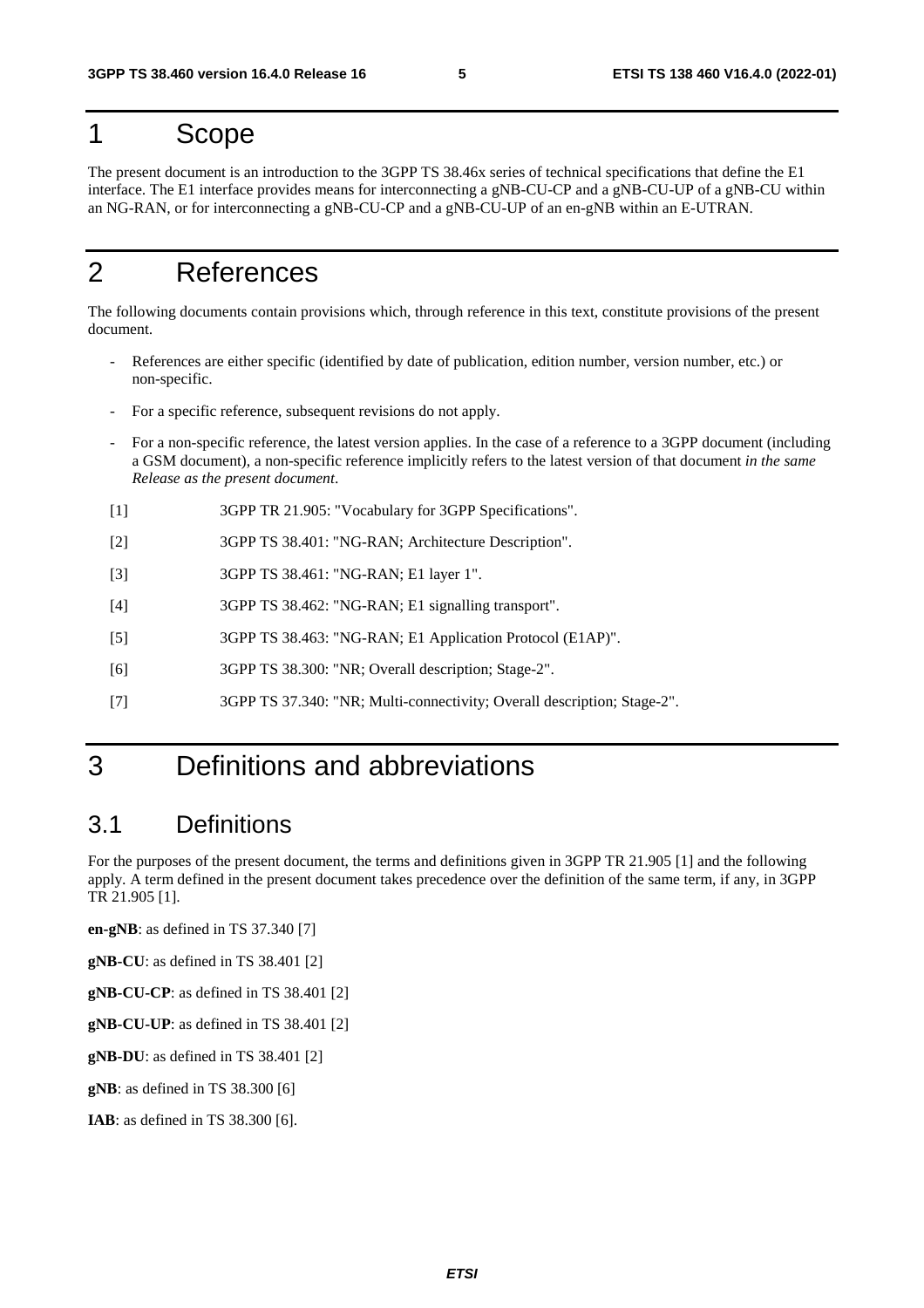#### 3.3 Abbreviations

For the purposes of the present document, the abbreviations given in 3GPP TR 21.905 [1] and the following apply. An abbreviation defined in the present document takes precedence over the definition of the same abbreviation, if any, in 3GPP TR 21.905 [1].

| DL                | Downlink                                    |
|-------------------|---------------------------------------------|
| <b>DRB</b>        | Data Radio Bearer                           |
| E <sub>1</sub> AP | E1 Application Protocol                     |
| ΙP                | Internet Protocol                           |
| <b>SCTP</b>       | <b>Stream Control Transmission Protocol</b> |
| TNL               | <b>Transport Network Layer</b>              |

### 4 General aspects

This clause captures the E1 interface principles and characteristics.

### 4.1 E1 interface general principles

The general principles for the specification of the E1 interface are as follows:

- the E1 interface is open;
- the E1 interface supports the exchange of signalling information between the endpoints;
- from a logical standpoint, the E1 is a point-to-point interface between a gNB-CU-CP and a gNB-CU-UP.
- NOTE 1: A point-to-point logical interface should be feasible even in the absence of a physical direct connection between the endpoints.
- the E1 interface separates Radio Network Layer and Transport Network Layer;
- the E1 interface enables exchange of UE associated information and non-UE associated information;
- the E1 interface is future proof to fulfil different new requirements, support of new services and new functions.

NOTE 2: The E1 interface is a control interface and is not used for user data forwarding.

### 4.2 E1 interface specification objectives

The E1 interface specifications facilitate the following:

inter-connection of a gNB-CU-CP and a gNB-CU-UP supplied by different manufacturers.

### 5 Functions of the E1 interface

### 5.1 General

The following clauses describe the functions supported over E1.

#### 5.1.1 E1 interface management function

The error indication function is used by the gNB-CU-UP or gNB-CU-CP to indicate to the gNB-CU-CP or gNB-CU-UP that an error has occurred.

The reset function is used to initialize the peer entity after node setup and after a failure event occurred. This procedure can be used by both the gNB-CU-UP and the gNB-CU-CP.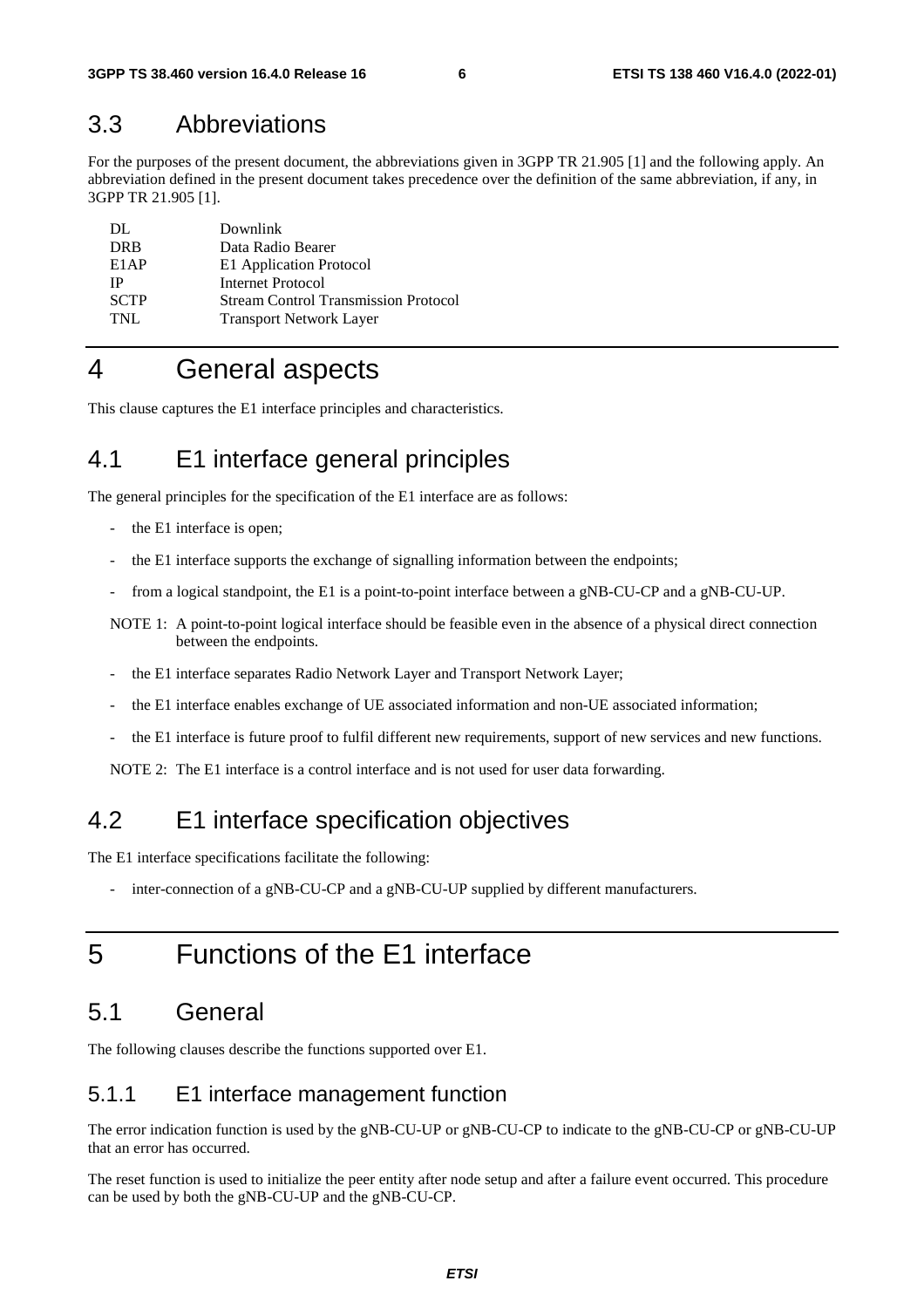The E1 setup function allows to exchange application level data needed for the gNB-CU-UP and gNB-CU-CP to interoperate correctly on the E1 interface. The E1 setup is initiated by both the gNB-CU-UP and gNB-CU-CP.

The gNB-CU-UP Configuration Update and gNB-CU-CP Configuration Update functions allow to update application level configuration data needed between the gNB-CU-CP and the gNB-CU-UP to interoperate correctly over the E1 interface.

The E1 setup and gNB-CU-UP Configuration Update functions allow to inform NR CGI(s), S-NSSAI(s), PLMN-ID(s), QoS information and NID(s) supported by the gNB-CU-UP.

The E1 setup and gNB-CU-UP Configuration Update functions allow the gNB-CU-UP to signal its capacity information to the gNB-CU-CP.

The E1 gNB-CU-UP Status Indication function allows to inform the overloaded or non-overloaded status over the E1 interface.

#### 5.1.2 E1 bearer context management function

The establishment of the E1 bearer context is initiated by the gNB-CU-CP and accepted or rejected by the gNB-CU-UP based on admission control criteria (e.g., resource not available).

The modification of the E1 bearer context can be initiated by either gNB-CU-CP or gNB-CU-UP. The receiving node can accept or reject the modification. The E1 bearer context management function also supports the release of the bearer context previously established in the gNB-CU-UP. The release of the bearer context is triggered by the gNB-CU-CP either directly or following a request received from the gNB-CU-UP.

This function is used to setup and modify the QoS-flow to DRB mapping configuration. The gNB-CU-CP decides flowto-DRB mapping and provides the generated SDAP and PDCP configuration to the gNB-CU-UP. The gNB-CU-CP also decides the Reflective QoS flow to DRB mapping. The function is also used to send to the gNB-CU-UP the alternative QoS Parameters Sets when available for a QoS flow. For each PDU Session Resource to be setup or modified, the S-NSSAI, shall be provided in the E1 bearer context setup procedure and may be provided in the E1 bearer context modification procedure by gNB-CU-CP to the gNB-CU-UP.

This function is used for the gNB-CU-CP to send the security information to the gNB-CU-UP.

This function is used for the gNB-CU-CP to send to the gNB-CU-UP transport layer information to be used for data forwarding e.g. during handovers.

This function is used for the gNB-CU-CP to send the parameters for header compression for certain traffic types e.g. IP, Ethernet to the gNB-CU-UP.

This function is used for the gNB-CU-UP to notify the event of DL data arrival detection to the gNB-CU-CP. With this function, the gNB-CU-UP requests gNB-CU-CP to trigger paging procedure over F1 or Xn to support RRC Inactive state.

This function is used for the gNB-CU-UP to notify the gNB-CU-CP that a DL packet including a QFI value not configured by the gNB-CU-CP or an UL packet including a QFI value in the SDAP header of the default DRB not configured by the gNB-CU-CP is received for the first time. The gNB-CU-CP can take further action if needed.

This function is used for the gNB-CU-UP to notify the event of user inactivity to the gNB-CU-CP. With this function, the gNB-CU-UP indicates that the inactivity timer associated with a bearer, a PDU session or a UE expires, or that user data is received for the bearer, the PDU session or the UE whose inactivity timer has expired. The gNB-CU-CP consolidates all the serving gNB-CU-UPs for the UE and takes further action.

This function is used for the gNB-CU-UP to report data volume to the gNB-CU-CP.

This function is used for the gNB-CU-CP to notify the suspension and resumption of bearer contexts to the gNB-CU-UP.

This function also allows to support CA based packet duplication as described in TS 38.300 [6], i.e. one data radio bearer should be configured with at least two GTP-U tunnels between gNB-CU-UP and a gNB-DU.

This function is used to support the enhanced mobility operations as described in TS 38.300 [6] in the gNB-CU-UP.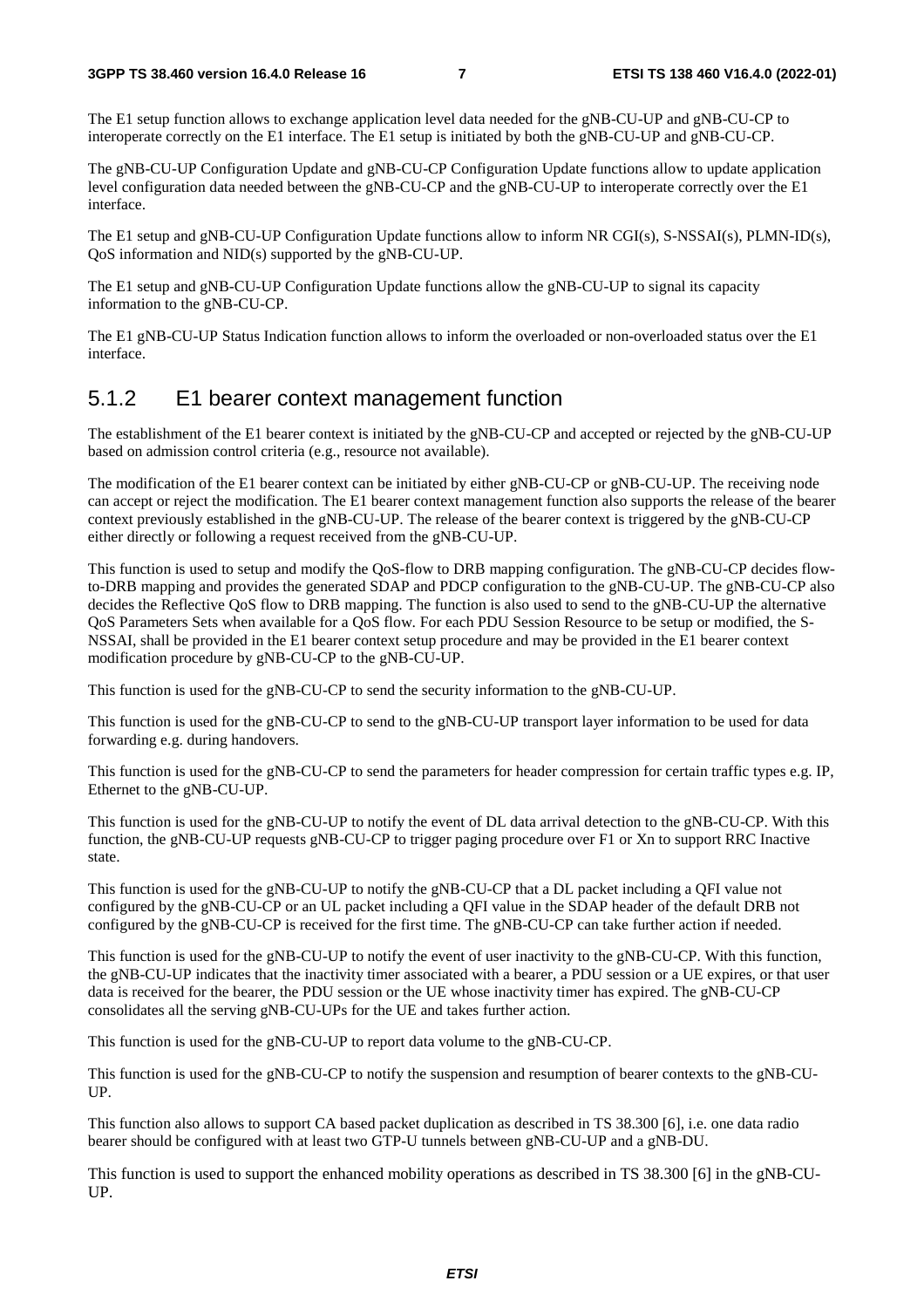#### 5.1.3 Trace function

The Trace function provides means to control trace sessions for a UE over E1 interface.

#### 5.1.4 Load management function

The load management function allows an gNB-CU-CP to request the reporting of load measurements to gNB-DU and is used by gNB-CU-UP to report the result of measurements admitted by gNB-CU-UP.

#### 5.1.5 Measurement results transfer function

The measurement results transfer is used by the gNB-CU-CP to transfer UE associated measurement results to the gNB-CU-UP.

#### 5.1.6 Support for IAB

This function is used to update the DL/UL F1-U GTP-U tunnels for an IAB network.

### 5.2 TEIDs allocation

The gNB-CU-UP is responsible for the allocation of the F1-U UL GTP TEID for each data radio bearer.

The gNB-CU-UP is responsible for the allocation of the S1-U DL GTP TEID for each E-RAB and the NG-U DL GTP TEID for each PDU Session.

The gNB-CU-UP is responsible for the allocation of the X2-U DL/UL GTP TEID or the Xn-U DL/UL GTP TEID for each data radio bearer.

# 6 Procedures of the E1 interface

### 6.1 Interface Management procedures

The E1 interface management procedures are listed below:

- Reset procedure
- Error Indication procedure
- gNB-CU-UP E1 Setup procedure
- gNB-CU-CP E1 Setup procedure
- gNB-CU-UP Configuration Update procedure
- gNB-CU-CP Configuration Update procedure
- E1 Release procedure
- gNB-CU-UP Status Indication procedure

### 6.2 Bearer Context Management procedures

The E1 bearer management procedures are listed below:

- Bearer Context Setup procedure
- Bearer Context Release Request (gNB-CU-UP initiated) procedure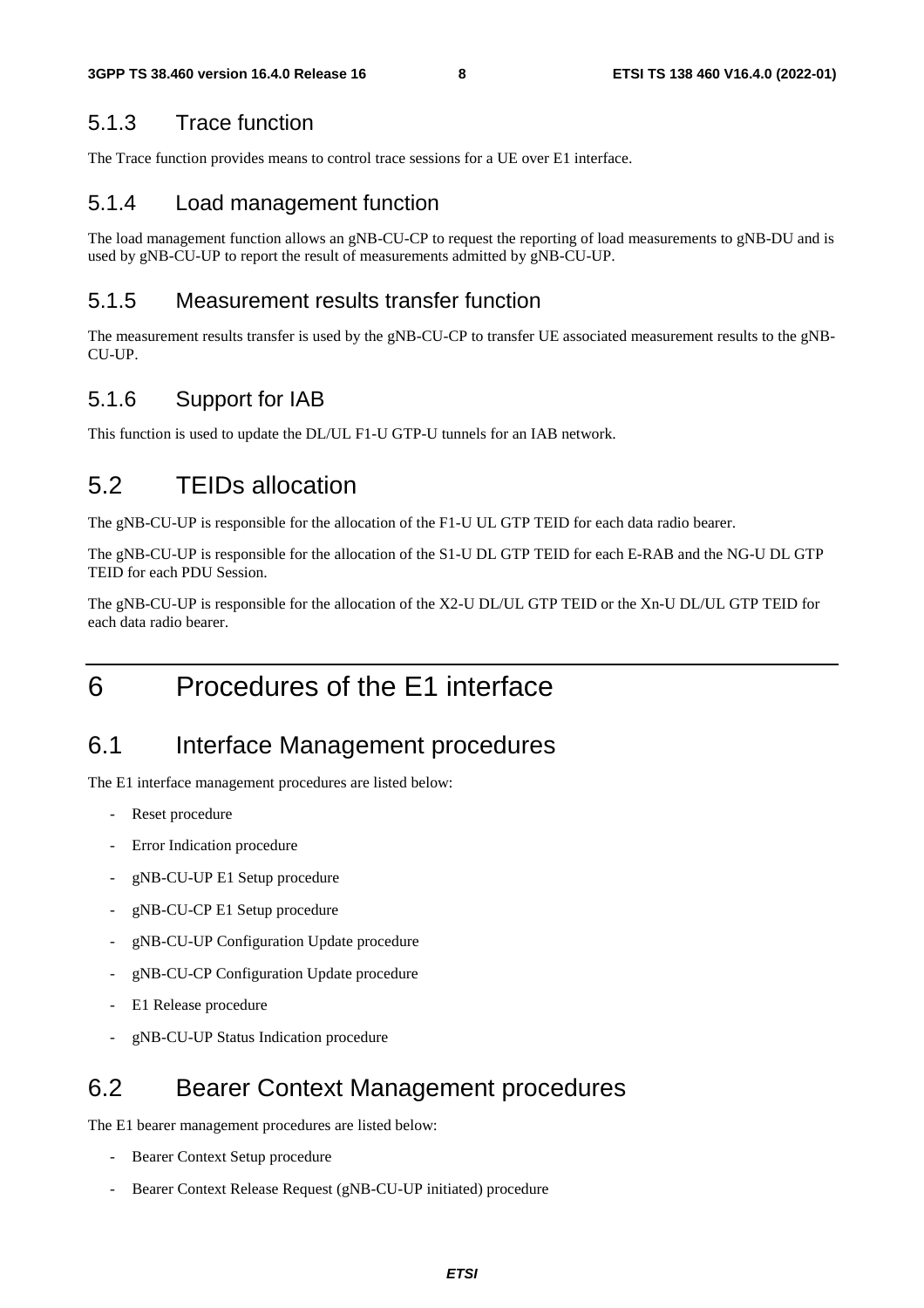- Bearer Context Release (gNB-CU-CP initiated) procedure
- Bearer Context Modification (gNB-CU-CP initiated) procedure
- Bearer Context Modification Required (gNB-CU-UP initiated) procedure
- DL Data Notification procedure
- Bearer Context Inactivity Notification procedure
- Data Usage Report procedure
- MR-DC Data Usage Report procedure

### 6.3 UE Tracing procedures

The following procedures are used to trace the UE:

- Trace Start procedure
- Deactivate Trace procedure
- Cell Traffic Trace procedure

#### 6.4 Load management procedures

The load management procedures are listed as below:

- Resource Status Reporting Initiation procedure
- Resource Status Reporting procedure

#### 6.5 Measurement results transfer procedures

The measurement results transfer procedures are listed as below:

- GNB-CU-CP Measurement Results Information

#### 6.6 IAB procedures

The IAB procedures are listed as below:

- IAB UP TNL Address Update procedure

### 7 E1 interface protocol structure

Figure 7.1-1 shows the protocol structure for E1. The TNL is based on IP transport, comprising the SCTP on top of IP. The application layer signalling protocol is referred to as E1AP (E1 Application Protocol).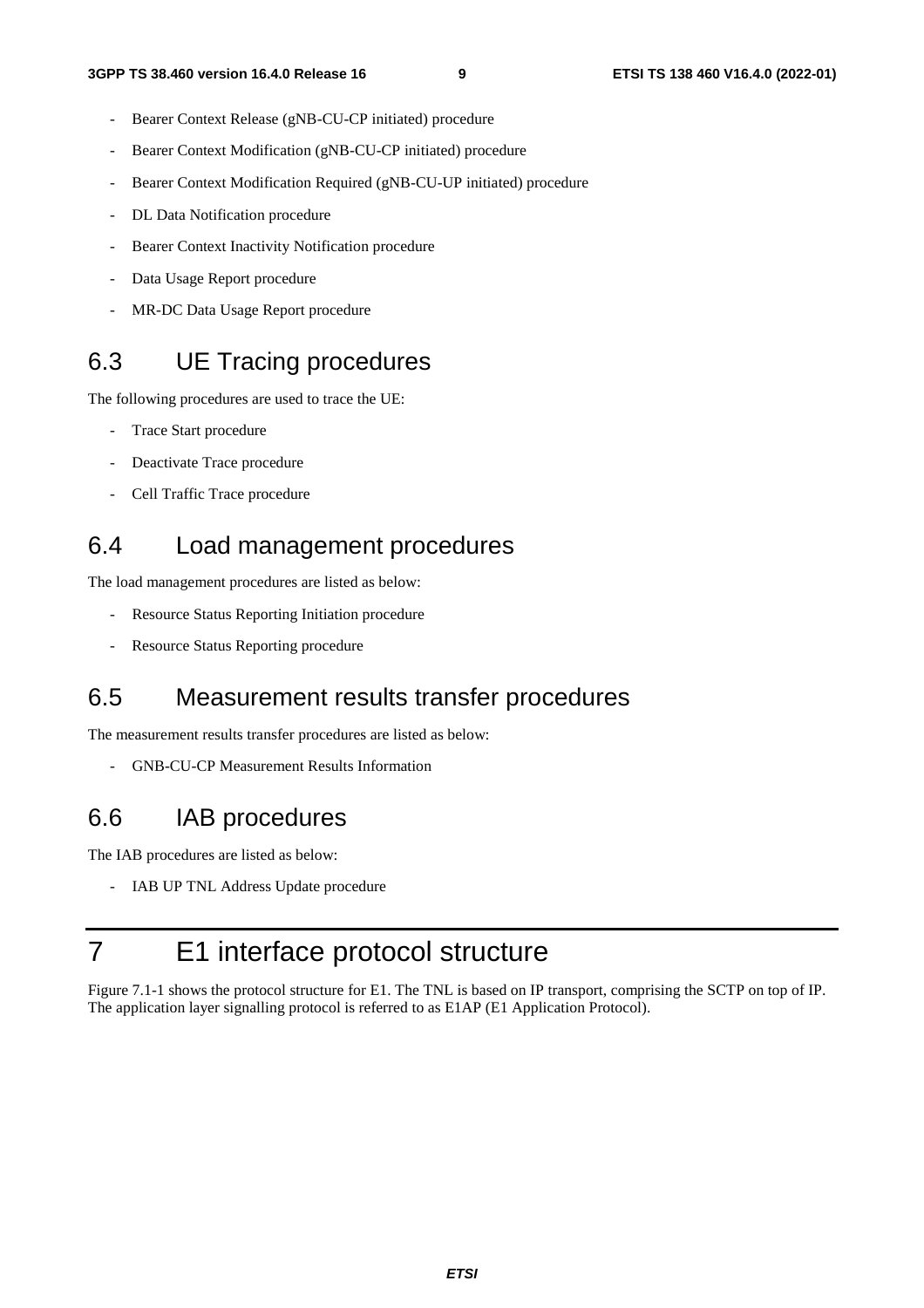

Control Plane



# 8 Other E1 interface specifications

This clause contains the description of the other related 3GPP specifications.

### 8.1 NG-RAN E1 interface: layer 1 (3GPP TS 38.461)

3GPP TS 38.461 [3] specifies the physical layer technologies that may be used to support the E1 interface.

### 8.2 NG-RAN E1 interface: signalling transport (3GPP TS 38.462)

3GPP TS 38.462 [4] specifies the signalling bearers for the E1AP for the E1 interface.

### 8.3 NG-RAN E1 interface: E1AP specification (3GPP TS 38.463)

3GPP TS 38.463 [5] specifies the E1AP protocol for radio network control plane signalling over the E1 interface.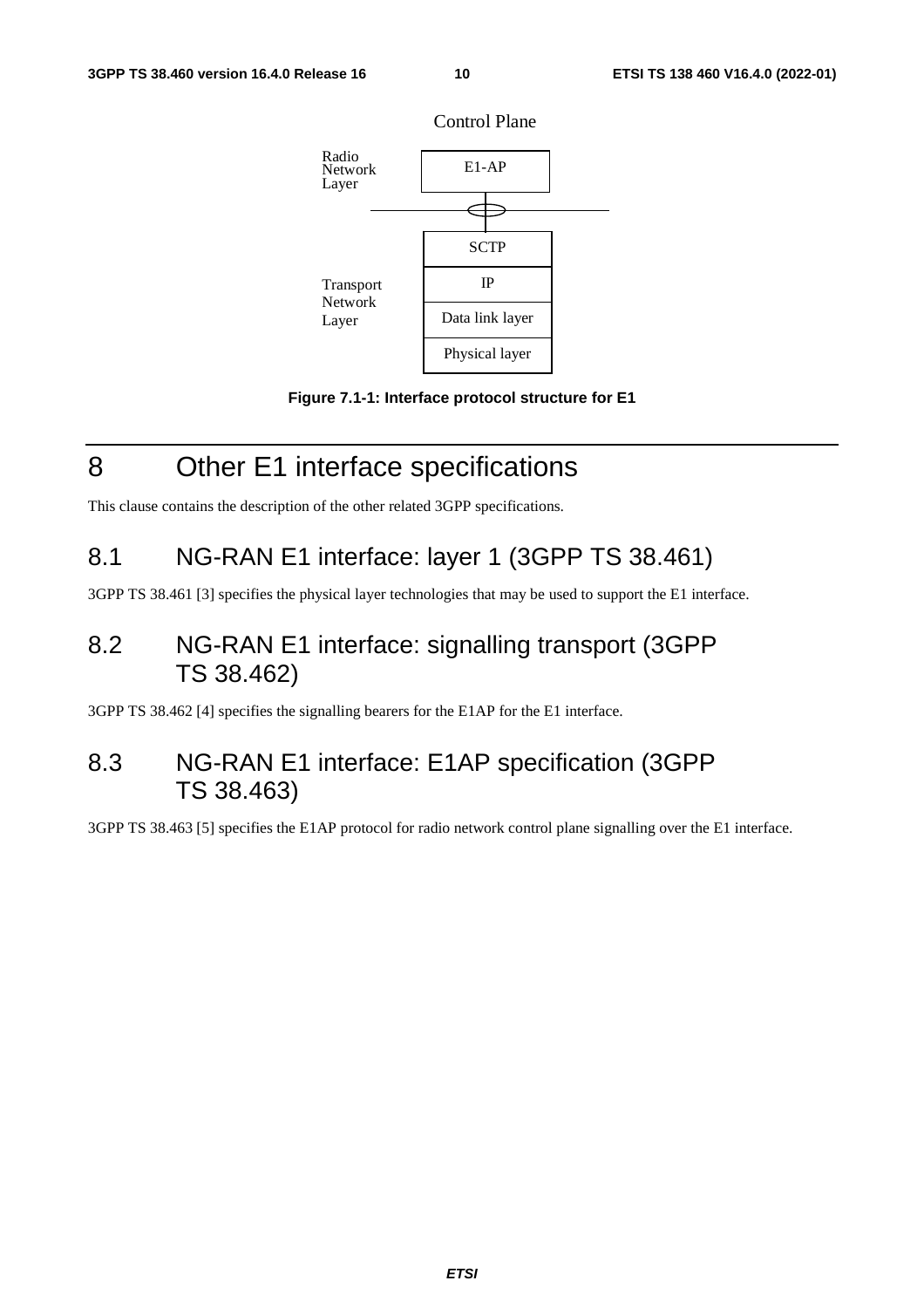# Annex A (informative): Change history

| <b>Date</b> | <b>Meeting</b>  | <b>TDoc</b> | <b>CR</b> | Rev            | Cat                      | <b>Change history</b><br>Subject/Comment                                                                                           | <b>New</b> |
|-------------|-----------------|-------------|-----------|----------------|--------------------------|------------------------------------------------------------------------------------------------------------------------------------|------------|
|             |                 |             |           |                |                          |                                                                                                                                    | version    |
| 2018-02     | R3#99           | R3-181037   | ÷.        |                | $\sim$                   | Skeleton                                                                                                                           | 0.0.0      |
| 2018-02     | R3#99           | R3-181419   |           |                | $\overline{\phantom{a}}$ | <b>Editorial changes</b>                                                                                                           | 0.1.0      |
| 2018-03     | R3#99           | R3-181596   |           |                |                          | Agreed text proposal R3-181425 on TEID allocation added to                                                                         | 0.2.0      |
|             |                 |             |           |                |                          | section 5.2; Agreed text proposal R3-181427 on Bearer Context<br>management function and procedure added to section 5.1.2 and 6.2. |            |
| 2018-04     | R3#99bis        | R3-181844   |           |                | $\Box$                   | gNB-CU-CP / gNB-CU-UP is agreed as a formal name                                                                                   | 0.3.0      |
| 2018-04     | R3#99bis        | R3-182498   |           |                | $\sim$                   | E1 interface management function further detailed; gNB-CU-UP E1                                                                    | 0.3.0      |
|             |                 |             |           |                |                          | Setup, gNB-CU-CP E1 Setup, gNB-CU-UP Configuration Update,<br>gNB-CU-CP Configuration Update, E1 Release (FFS) introduced.         |            |
| 2018-04     | R3#99bis        | R3-182465   |           |                | $\blacksquare$           | Bearer Context Inactivity Notification Procedure introduced.                                                                       | 0.3.0      |
| 2018-05     | R3#100          | R3-183579   |           |                |                          | E1 bearer context management function further updated by adding                                                                    | 0.4.0      |
|             |                 |             |           |                |                          | user inactivity notification, DL data arrival detection, data volume<br>reporting and packet duplication.                          |            |
| 2018-06     | <b>RAN#80</b>   | RP-180746   |           |                |                          | For approval                                                                                                                       | 1.0.0      |
| 2018-06     | <b>RAN#80</b>   |             |           |                | $\sim$                   | Specification approved at TSG-RAN and placed under change<br>control                                                               | 15.0.0     |
| 2018-09     | <b>RAN#81</b>   | RP-181925   | 0001      | 4              | F                        | NR Corrections (38.460 Baseline CR covering RAN3-101<br>agreements)                                                                | 15.1.0     |
| 2018-12     | <b>RAN#82</b>   | RP-182451   | 0005      | $\mathbf{1}$   | F                        | CR to 38.460 on capacity information transfer via E1 interface                                                                     | 15.2.0     |
| 2018-12     | <b>RAN#82</b>   | RP-182451   | 0006      | $\mathbf{1}$   | F                        | CR to 38.460 on overload information indication over E1                                                                            | 15.2.0     |
| 2018-12     | <b>RAN#82</b>   | RP-182451   | 0012      | $\mathbf{1}$   | F                        | CR to 38.460 on PDCP suspend indication over E1 interface                                                                          | 15.2.0     |
| 2018-12     | <b>RAN#82</b>   | RP-182451   | 0014      | $\overline{2}$ | F                        | CR to 38.460 on notification for default DRB over E1                                                                               | 15.2.0     |
| 2018-12     | <b>RAN#82</b>   | RP-182447   | 0015      | $\mathbf{1}$   | F                        | Introduction of Data Volume Reporting for MR-DC                                                                                    | 15.2.0     |
| 2019-03     | <b>RAN#83</b>   | RP-190560   | 0017      | $\mathbf{1}$   | F                        | CR to 38.460 on inactivity notification over E1                                                                                    | 15.3.0     |
| 2019-07     | <b>RAN#84</b>   | RP-191399   | 0020      | $\mathbf{1}$   | F                        | CR to 38.460 on clarifications for E1 bearer context management<br>function and TEIDs allocation                                   | 15.4.0     |
| 2019-12     | <b>RAN#86</b>   | RP-192913   | 0021      | 2              | F                        | Trace function Support over E1 Interface                                                                                           | 16.0.0     |
| 2020-07     | <b>RAN#88-e</b> | RP-201080   | 0029      | $\overline{5}$ | B                        | CR to TS 38.460 on support of NPN                                                                                                  | 16.1.0     |
| 2020-07     | <b>RAN#88-e</b> | RP-201082   | 0031      | 3              | B                        | BLCR to 38.460: Addition of SON feature                                                                                            | 16.1.0     |
| 2020-07     | <b>RAN#88-e</b> | RP-201079   | 0034      | $\overline{c}$ | B                        | Support of Ethernet Type                                                                                                           | 16.1.0     |
| 2020-07     | <b>RAN#88-e</b> | RP-201075   | 0035      | $\mathbf{1}$   | B                        | TS38.460 Stage2 Introduction of Mobility Enhancement Features                                                                      | 16.1.0     |
| 2020-07     | <b>RAN#88-e</b> | RP-201074   | 0036      | $\mathbf{1}$   | B                        | Support for Alternative QoS profiles over E1                                                                                       | 16.1.0     |
| 2020-07     | <b>RAN#88-e</b> | RP-201082   | 0038      | $\mathbf{1}$   | B                        | BLCR to 38.460: Addition of MDT feature                                                                                            | 16.1.0     |
| 2020-07     | <b>RAN#88-e</b> | RP-201079   | 0039      | $\mathbf{1}$   | B                        | PDCP duplication with more than 2 entities for E1 stage 2                                                                          | 16.1.0     |
| 2020-12     | <b>RAN#90-e</b> | RP-202312   | 0043      | $\mathbf{1}$   | F                        | Introduction of D1 measurement transfer on E1AP                                                                                    | 16.2.0     |
| 2020-12     | <b>RAN#90-e</b> | RP-202312   | 0044      |                | F                        | Support of direct data forwarding for inter-system HO                                                                              | 16.2.0     |
| 2021-03     | RAN#91-e        | RP-210231   | 0045      | 2              | F                        | CR to 38.460: Supporting IAB function and procedure                                                                                | 16.3.0     |
| 2021-12     | RAN#94-e        | RP-212870   | 0049      | $\overline{2}$ | F                        | CR for 38.460 on E1AP handling for unmapped DL QoS flows                                                                           | 16.4.0     |